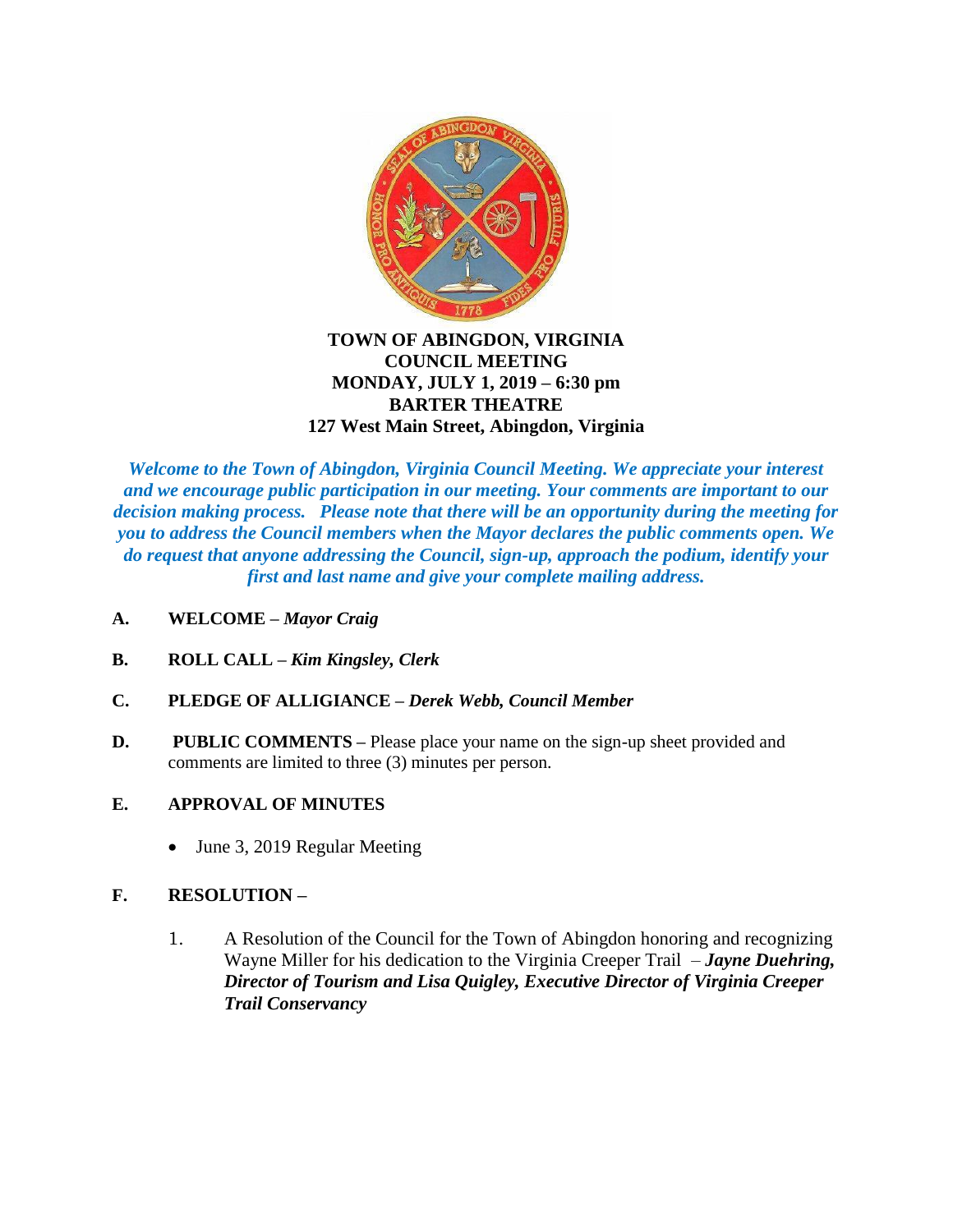# **G. CONSIDERATION OF APPEAL –**

1. Consideration of appeal of the Certificate of Appropriateness (COA) approved by the Planning Commission on May 20, 2019, for Thom Crosby, CroBar LLC regarding Pal's Sudden Service facility filed on behalf of the Friends of Abingdon, Inc. – *Cameron Bell, Counsel*

# **H. PETITIONS, PUBLIC HEARINGS AND FIRST READING OF ORDINANCES -**

1. Public Hearing regarding application for a special use permit, pursuant to Section 17- 3 of the Town of Abingdon Zoning Ordinance, proposed construction of automobile repair, reconditioning and body shop, currently zoned M-1 Industrial District, located at 550 Lowry Drive, Tax Map No. 018-20-2. - *Jason Boswell, Director of Planning*

# **I. SECOND READINGS - None**

# **J. CONSIDERATION OF BIDS – None**

# **K. REPORTS FROM THE TOWN MANAGER**

- 1. Presentation by the Virginia Chapter of Overmountain Victory Trail Association *Joella Johnson Barbour, President*
- 2. Consideration of work session dates for August December, 2019. *James Morani, Town Manager*

## **L. OLD BUSINESS - MATTERS NOT ON THE AGENDA**

## **M. COUNCIL MEMBER REPORTS**

## **N. APPOINTMENTS TO BOARDS AND COMMITTEES**

## 1. **Planning Commission -**

Appointment to fill the expired term of H. Ramsey White, Jr. or reappointment of H. Ramsey White, Jr. for an additional four year term.

## 2. **Sinking Spring Cemetery Committee** -

Appointment to fill expired term of Wayne Miller, who is ineligible to serve an additional term.

#### 3. **Tree Commission -**

Reappointment of Cindy Patterson, who is eligible to serve an additional term.